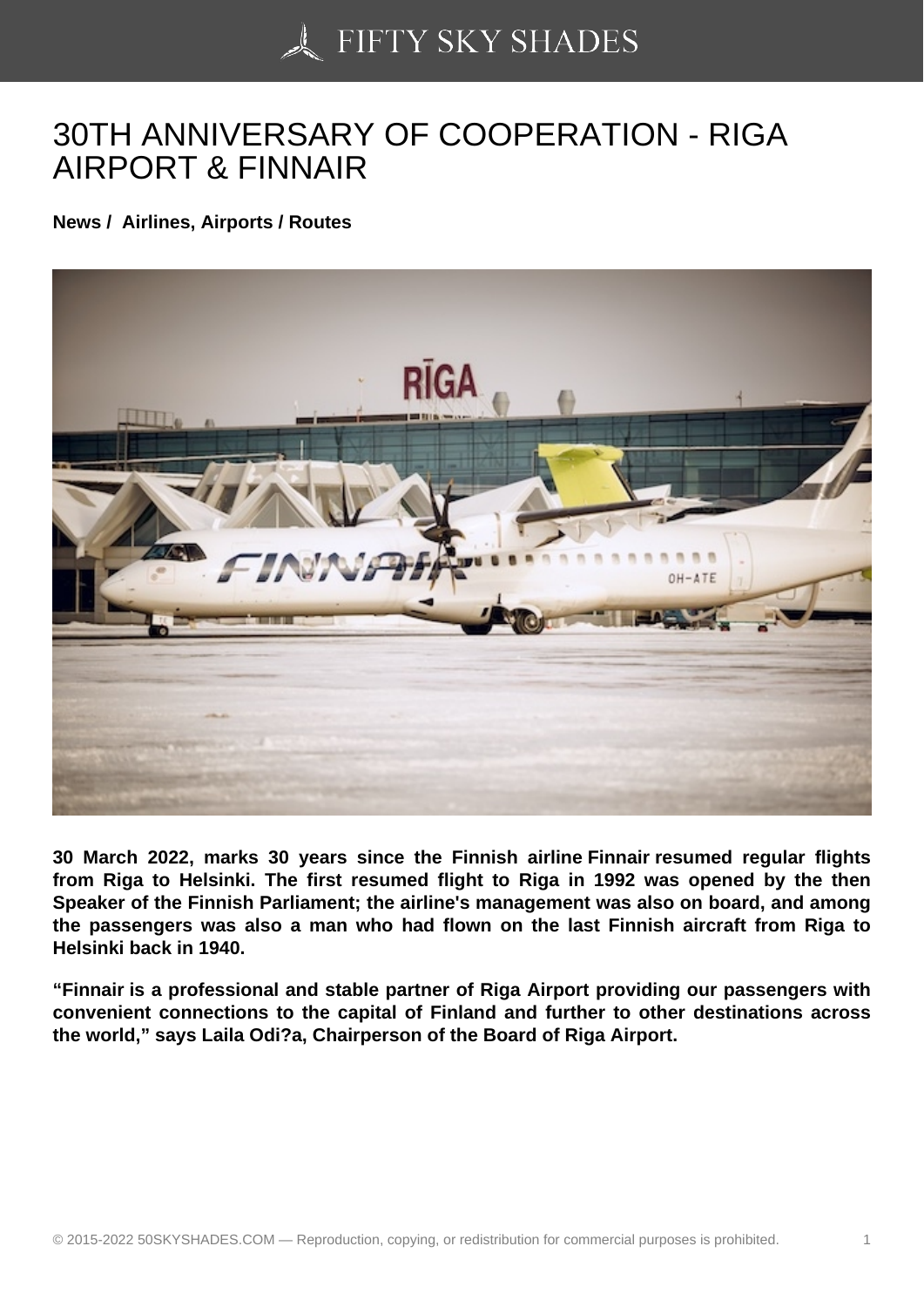

**Thirty years ago, Finnair launched flights from Riga Airport, thus resuming regular flights between the capital of Latvia and Finnair's base airport in Helsinki. The first flights operated by the Finnish national airline to Riga started back in 1927, when the company was known as Aero Oy. The airline's IATA code "AY" has remained to this day – Finnair is recognised by it all over the world. Flights between Riga and Helsinki were suspended due to the division of Europe during the World War II and the post-war period, when Latvia lost its independence.**

"On 30 March 1992, when Finnair commenced direct flights to Riga, it had been just over half a year since the restoration of our country's independence. The goal of our country was to become a normal, modern European country as soon as possible, and, to achieve this goal, we needed a good and fast connection with the world", Anna Ž?gure, Ambassador of Latvia to Finland from 1991 to 1998, stresses the importance of the resumption of flights in the restored Republic of Latvia.

For the 2022 season, Finnair plans to operate three flights per day or 21 flights per week on the Riga –Helsinki route, which is in fact a return to the same flight schedule as during the summer season of 2019 before the pandemic. This January and February, Finnair carried 11.3 thousand passengers between Riga and Helsinki, while the number of passengers carried in 2019 reached 121 thousand.

Riga International Airport would like to thank Ms Anna Ž?gure for the historical photos from the flight Riga –Helsinki on 30 March 1992 (by Gun?rs Janaitis).